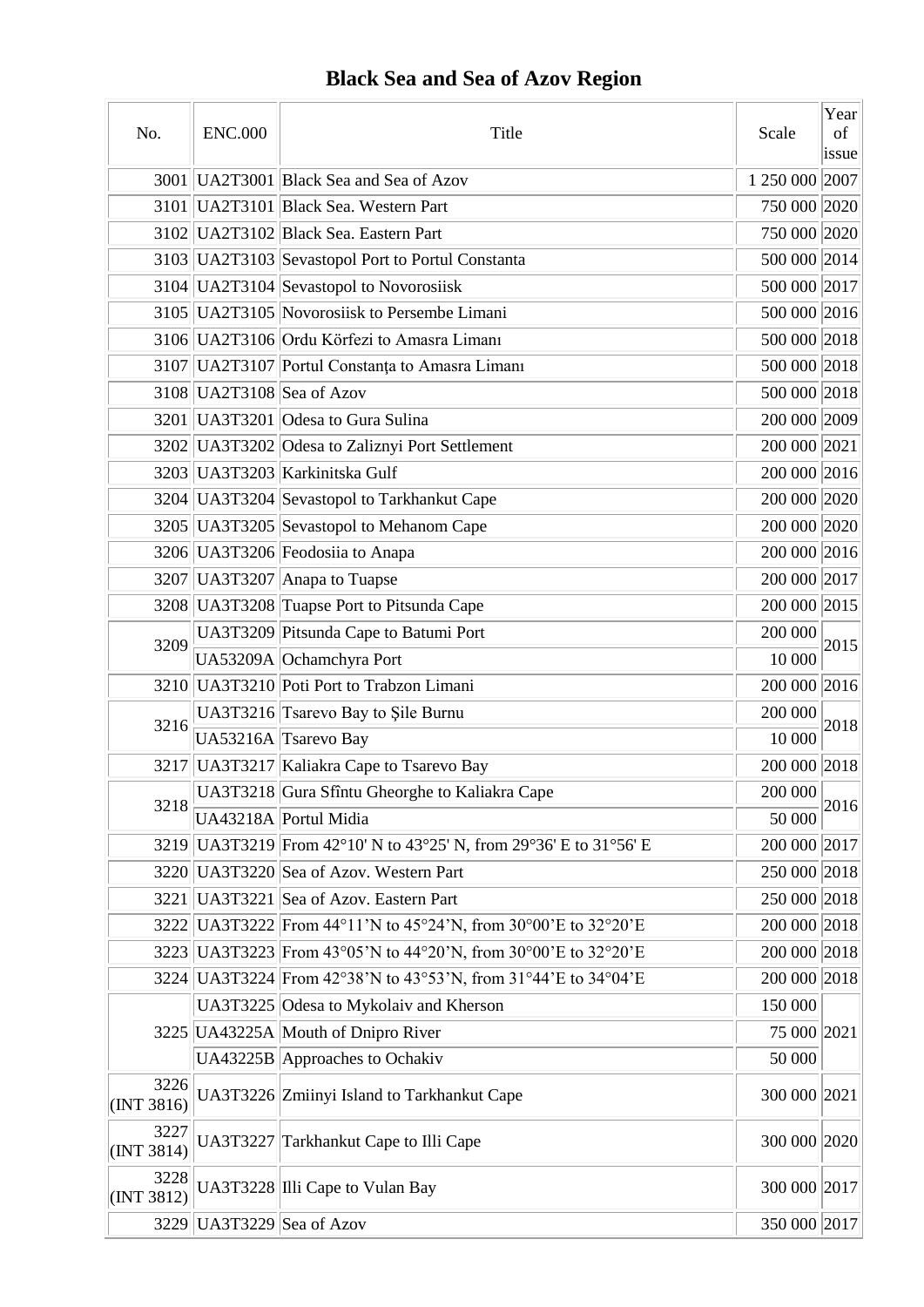|                    |                 | 3230 UA3T3230 Tarkhankut Cape to Ai-Todor Cape                          | 300 000 2019 |      |
|--------------------|-----------------|-------------------------------------------------------------------------|--------------|------|
|                    |                 | 3231 UA3T3231 Vulan Bay to Ochamchyra Port                              | 300 000 2016 |      |
|                    |                 | 3232 UA3T3232 Ochamchyra Port to Tirebolu Limani                        | 300 000 2016 |      |
|                    |                 | 3301 UA3T3301 Sevastopol to Yalta                                       | 100 000 2020 |      |
|                    |                 | 3302 UA3T3302 Berdiansk to Mariupol                                     | 100 000 2021 |      |
|                    |                 | 3303 UA3T3303 Mariupol Port to Beglytska Beak                           | 100 000 2021 |      |
|                    |                 | 3304 UA3T3304 Eastern Part of Tahanrozka Gulf                           | 100 000 2020 |      |
|                    |                 | 3305 UA3T3305 Rize Koy to Trabzon Limani                                | 100 000 2016 |      |
|                    |                 | 3306 UA3T3306 Trabzon Limani to Tirebolu Limani                         | 100 000 2013 |      |
|                    |                 | 3307 UA3T3307 Tirebolu Limani to Yasun Burun                            | 100 000 2013 |      |
|                    |                 | 3308 UA3T3308 Yasun Burun to Yeşilırmak Ağız                            | 100 000 2018 |      |
|                    |                 | 3309 UA3T3309 Yeşilırmak Ağız to Bafra Burun                            | 100 000 2018 |      |
|                    |                 | 3310 UA3T3310 Bafra Burun to Sinop Limani                               | 100 000 2018 |      |
| 3311               |                 | UA3T3311 Sinop Limani to Usta Burun                                     | 100 000 2018 |      |
|                    |                 | 3312 UA3T3312 Usta Burun to Kerempe Burun                               | 100 000 2018 |      |
| 3313               |                 | UA3T3313 Kerempe Burun to Amasra Limani                                 | 100 000      | 2018 |
|                    |                 | UA53313A Amasra Limanı                                                  | 25 000       |      |
|                    |                 | UA3T3314 Amasra Limanı to Ereğli Limanı                                 | 100 000      |      |
| 3314               |                 | UA63314A Bartin Limani                                                  | 7 500        | 2018 |
|                    |                 | UA53314B Roadstead by Hisarönü Settlement                               | 12 500       |      |
|                    |                 | UA53314C Zonguldak Limani and Kozlu Koyu                                | 12 500       |      |
|                    |                 | 3315   UA3T3315   Ereğli Limanı to Sakarya Nehri                        | 100 000 2018 |      |
|                    |                 | 3316 UA3T3316 Sakarya Nehri to Şile Burnu                               | 100 000 2018 |      |
| 3317               |                 | UA3T3317 Şile Burnu to Rumeli Karaburun Burnu                           | 100 000 2018 |      |
|                    |                 | UA3T3318 Rumeli Karaburun Burnu to Iğneada Körfezi                      | 100 000      |      |
|                    |                 | UA53318A Rumeli Karaburun Burnu                                         | 10 000       | 2018 |
| 3318               |                 | UA53318B Kıyıköy (Midye) Demiryeri                                      | 25 000       |      |
|                    |                 | UA53318C Iğneada Roadstead                                              | 25 000       |      |
|                    |                 | 3319 UA3T3319 Approaches to Kerchenska Strait                           | 100 000 2016 |      |
|                    |                 | 3320 UA3T3320 Kerchenska Strait                                         | 100 000 2020 |      |
| 3321               |                 | UA3T3321 Anaps'kyi Cape to Idokopas Cape                                | 100 000 2017 |      |
|                    |                 | 3322 UA3T3322 Gelendzhykska Bay to Tuapse Port                          | 100 000 2016 |      |
|                    |                 | 3323 UA3T3323 Tuapse Port to Sochi Port                                 | 100 000 2016 |      |
|                    |                 | 3401   UA4T3401   Approaches to Zhebriianska Bay                        | 50 000 2017  |      |
|                    |                 | 3402 UA4T3402 Approaches to Odesa, Chornomorsk and Pivdennyi Ports      | 50 000 2020  |      |
|                    |                 | 3403 UA4T3403 Pivdennyi Port to Ochakiv Port                            | 50 000 2020  |      |
|                    |                 | UA4T3404 Pivdennyi Buh River. From the Mouth to Mykolaiv                | 50 000       |      |
|                    |                 | UA53404A Dnipro-Buzkyi Port                                             | 15 000       |      |
| 3404<br>(INT 3886) |                 | UA53404B Olviia Specialized Sea Port                                    | 10 000 2015  |      |
|                    | <b>UA53404C</b> | «Sea Special Port "Nika-Tera"» Ltd and «Company<br>"Eurovneshtorg"» Ltd | 12 500       |      |
| 3405<br>(INT 3890) |                 | UA4T3405 Ochakiv to Pivdennyi Buh River                                 | 50 000 2018  |      |
|                    |                 | 3406 UA4T3406 Tendrivska and Yahorlytska Gulfs                          | 50 000 2017  |      |
| 3407               |                 | UA4T3407 Approaches to Odesa, Chornomorsk and Pivdennyi Ports           | 75 000 2009  |      |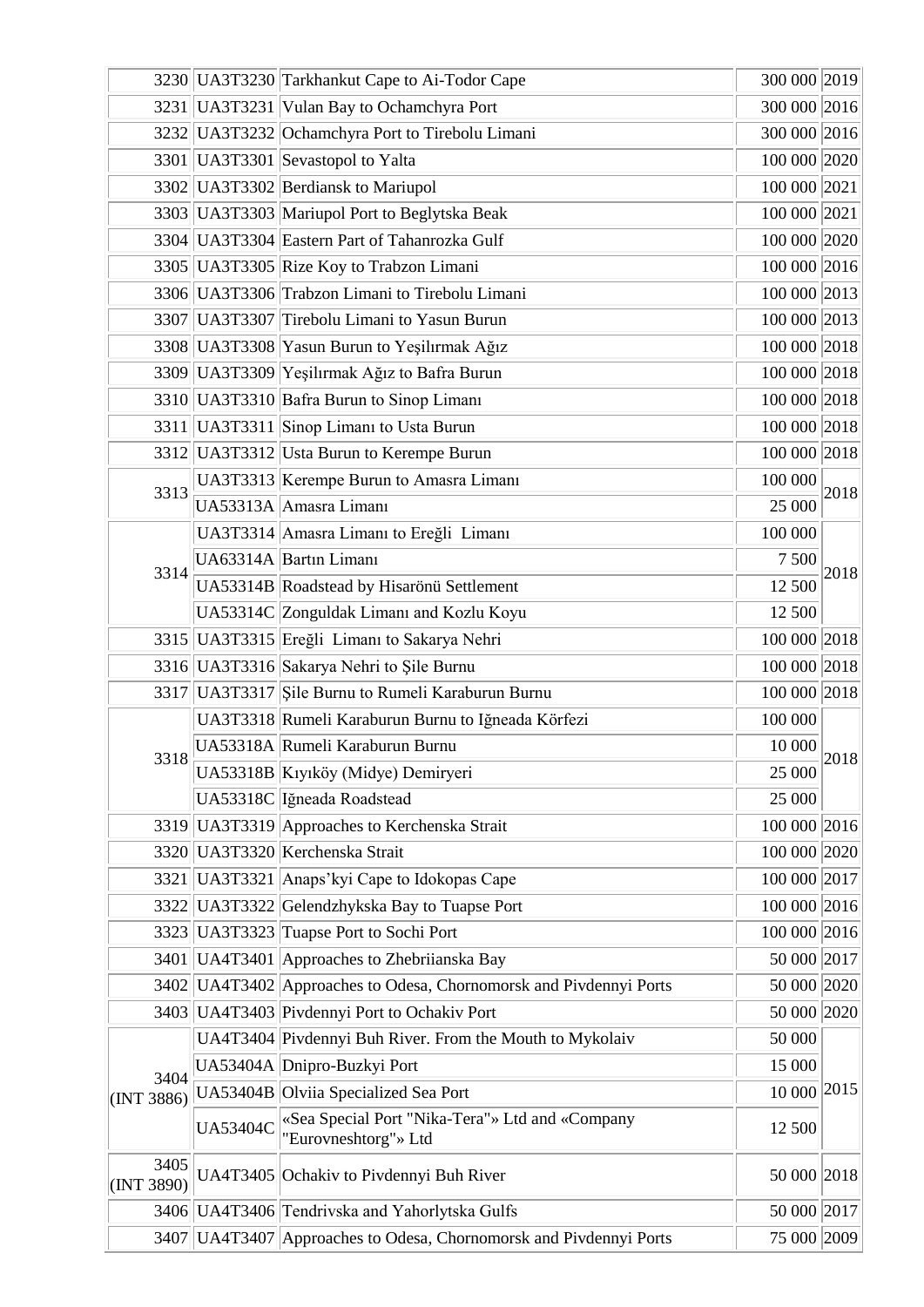| (INT 3891)         |                                           |                                                                     |             |             |  |
|--------------------|-------------------------------------------|---------------------------------------------------------------------|-------------|-------------|--|
|                    |                                           | 3408 UA4T3408 Approaches to Skadovsk Port and Khorly Portpoint      |             | 50 000 2015 |  |
| 3409               |                                           | UA4T3409 Approaches to Donuzlav Lake                                | 50 000 2017 |             |  |
| 3410<br>(INT 3883) |                                           | UA4T3410 Simeiz to Hurzuf                                           | 50 000 2016 |             |  |
|                    |                                           | 3411   UA4T3411   Approaches to Istanbul Bogazi                     | 50 000 2016 |             |  |
|                    |                                           | UA4T3412 Approaches to Portul Mangalia                              | 50 000      |             |  |
| 3412               |                                           | UA53412A Portul Mangalia                                            | 15 000      | 2016        |  |
| 3413               | UA4T3413 Portul Constanta with Approaches |                                                                     | 40 000      | 2016        |  |
|                    |                                           | UA53413A Portul Constanta                                           | 15 000      |             |  |
|                    |                                           | 3414   UA4T3414   Approaches to Gura Sulina                         | 50 000 2020 |             |  |
|                    |                                           | Ports and anchorages of Turkey coasts                               |             |             |  |
|                    |                                           | UA53415A Inebolu Limanı                                             | 12 500      |             |  |
|                    |                                           | UA53415B Ereğli Limanı                                              | 25 000      |             |  |
|                    |                                           | 3415 UA43415C Akçakoca Demiryeri                                    | 50 000 2018 |             |  |
|                    |                                           | UA43415D Approaches to Sakarya Nehri                                | 50 000      |             |  |
|                    |                                           | UA43415E Kefken Demiryeri                                           | 50 000      |             |  |
|                    |                                           | UA53415F Sile Demiryeri                                             | 12 500      |             |  |
|                    |                                           | 3416 UA4T3416 Feodosiiska Gulf                                      | 50 000 2015 |             |  |
| 3417               |                                           | UA4T3417 Kerchenska Strait                                          | 50 000 2020 |             |  |
|                    |                                           | UA4T3418 Approaches to Henichesk Portpoint                          | 50 000      | 2020        |  |
| 3418               |                                           | UA63418A Henichesk Portpoint                                        | 5 000       |             |  |
|                    |                                           | 3419 UA4T3419 Approaches to Berdiansk Port                          | 50 000 2016 |             |  |
|                    |                                           | 3420 UA4T3420 Bilosaraiska Gulf                                     | 50 000 2016 |             |  |
| 3421               |                                           | UA4T3421 Approaches to Mariupol Port                                | 50 000 2016 |             |  |
|                    |                                           | 3422 UA4T3422 Beglytska Beak to Taganrog Port                       | 50 000 2016 |             |  |
|                    |                                           | 3423 UA4T3423 Taganrog Port to Donski Mouths                        | 50 000 2016 |             |  |
|                    |                                           | 3424   UA4T3424   Approaches to Yeisk Port                          | 50 000 2019 |             |  |
| 3425               | <b>UA4T3425</b>                           | Prymorsko-Akhtarsk to Yasenskaia Pereprava with Beisugskyi<br>Firth | 50 000 2020 |             |  |
|                    |                                           | 3426 UA4T3426 Approaches to Temriuk Port                            | 50 000 2019 |             |  |
| 3427               |                                           | UA4T3427 Approaches to Novorosiisk and Gelendzhyk                   | 50 000 2013 |             |  |
|                    |                                           | UA4T3428 Tuapse Port with Approaches                                | 50 000      |             |  |
| 3428               |                                           | UA53428A Tuapse Port                                                | 20 000      | 2014        |  |
|                    |                                           | UA53428B Olginska Bay                                               | 10 000      |             |  |
|                    |                                           | UA63428C Inner Roadstead                                            | 6 0 0 0     |             |  |
| 3429               |                                           | UA4T3429 Sochi Port and Adler Roadstead with Approaches             | 50 000      | 2015        |  |
|                    |                                           | UA53429A Adler Roadstead                                            | 10 000      |             |  |
|                    |                                           | 3430 UA4T3430 Vulan Bay to Olginska Bay                             | 50 000 2015 |             |  |
| 3431               |                                           | UA4T3431 Approaches to Batumi Port                                  | 50 000 2015 |             |  |
|                    |                                           | 3432 UA4T3432 Kalamits' ka Gulf                                     | 50 000 2009 |             |  |
|                    |                                           | 3433 UA4T3433 Lukul Cape to Fiolent Cape                            | 50 000 2014 |             |  |
|                    |                                           | 3434 UA4T3434 Bezimenna Beak to Beglytska Beak                      | 50 000 2019 |             |  |
|                    |                                           | UA4T3435 Burgas Port with Approaches                                | 50 000      |             |  |
| 3435               |                                           | UA53435A Burgas Port                                                | 12 500      | 2018        |  |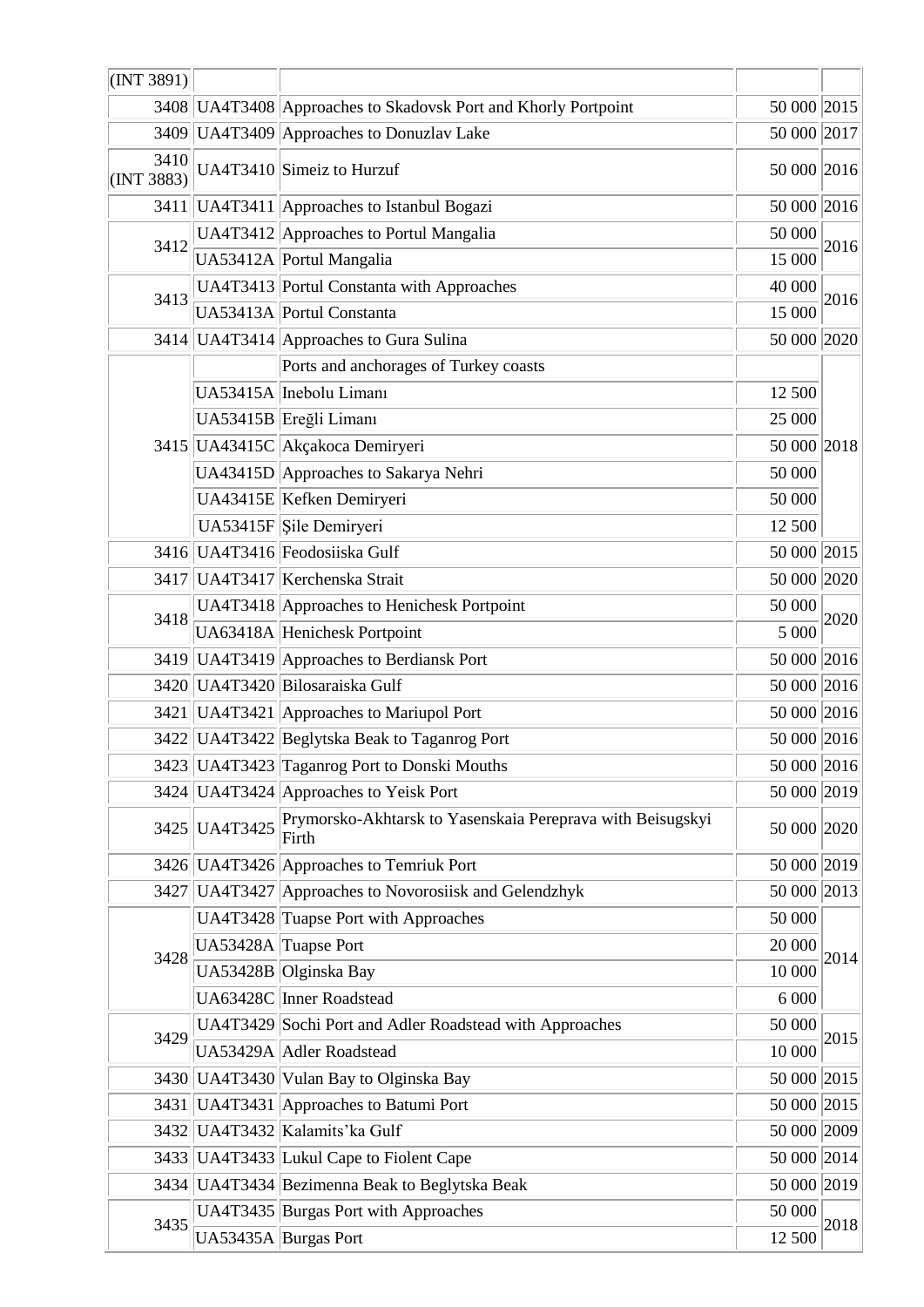|                    |                          | 50 000 2016<br>3436 UA4T3436 Kerchenska Strait to Temriukskyi Lighthouse |             |      |  |
|--------------------|--------------------------|--------------------------------------------------------------------------|-------------|------|--|
|                    |                          | 3437 UA4T3437 Adler Roadstead to Bzyb River                              | 50 000 2015 |      |  |
|                    |                          | 3439 UA4T3439 Approaches to Zmiinyi Island and Bystre Mouth              | 75 000      |      |  |
|                    |                          | (INT 3819) UA53439A Approaches to Bystre (Novostambulske) Mouth          | 25 000      | 2017 |  |
|                    |                          | 3440 UA4T3440 Mehanom Cape to Feodosiia Port                             | 50 000 2015 |      |  |
|                    |                          | 3441   UA4T3441   Chauda Cape to Kyz-Aul Cape                            | 50 000 2020 |      |  |
|                    |                          | 3442 UA4T3442 Approaches to Kerchenska Strait                            | 50 000 2014 |      |  |
|                    |                          | UA5T3501 Bilhorod-Dnistrovskyi Port with Approaches                      | 25 000      |      |  |
| 3501               |                          | UA53501A Approach Channel of Dnistrovsko-Tsarehradske Mouth              |             | 2016 |  |
|                    |                          | UA63501B Bilhorod-Dnistrovskyi Port                                      | 5 000       |      |  |
|                    |                          | UA63501C Pivnichnyi and Tsentralnyi Basins                               | 5 000       |      |  |
| 3502<br>(INT 3887) |                          | UA5T3502 Approaches to Pivdennyi Port                                    | 25 000 2020 |      |  |
| 3503<br>(INT 3893) |                          | UA5T3503 Approaches to Odesa Port                                        | 25 000 2020 |      |  |
| 3505               |                          | UA5T3505 Berezanskyi Firth and Ochakiv Portpoint with Approaches         | 25 000      | 2017 |  |
|                    |                          | UA63505A «Port Ochakiv» Ltd                                              | 5 000       |      |  |
| 3506<br>(INT 3888) |                          | UA5T3506 Stanislav Cape to Kizomys Settlement                            | 25 000 2017 |      |  |
|                    |                          | 3507   UA5T3507   Kizomys Settlement to Kherson Port                     | 25 000      |      |  |
|                    |                          | $\vert$ (INT 3885) $\vert$ UA53507A $\vert$ Kherson Port                 | 10 000      | 2017 |  |
|                    |                          | 3508 UA5T3508 Sevastopolskyi Roadstead                                   | 25 000 2014 |      |  |
|                    |                          | 3509 UA5T3509 Donuzlav Lake                                              | 25 000 2016 |      |  |
|                    |                          | 3511   UA5T3511   Approaches to Varna Port                               | 25 000 2016 |      |  |
|                    |                          | UA5T3512 Istanbul Bogazi (Bosporus Strait)                               |             |      |  |
|                    | 3512 UA53512A Halic      |                                                                          | 12 500 2016 |      |  |
|                    |                          | UA53512B Haydarpasa Limani                                               | 12 500      |      |  |
|                    |                          | 3513 UA5T3513 Ordu Körfezi and Persembe Limani                           | 25 000 2017 |      |  |
|                    |                          | Ünye Demiryeri and Fatsa Limani                                          |             |      |  |
|                    |                          | 3514 UA53514A Ünye Demiryeri                                             | 12 500 2017 |      |  |
|                    |                          | UA53514B Fatsa Limani                                                    | 12 500      |      |  |
|                    |                          | 3515 UA5T3515 Sinop Körfezi                                              | 25 000 2017 |      |  |
|                    |                          | 3516 UA5T3516 Novorosiiska Bay                                           | 25 000 2013 |      |  |
|                    |                          | UA5T3517 Approaches to Sukhumi Port                                      | 25 000      |      |  |
|                    |                          | 3517 UA53517A Sukhumi Port                                               | 10 000 2015 |      |  |
|                    |                          | UA63517B Harbour of Sukhumi Port                                         | 5 000       |      |  |
|                    |                          | UA5T3519 Akhilleon Cape to Yeni-Kale Cape                                | 25 000      |      |  |
|                    | 3519 UA63519A Krym Port  |                                                                          | 5 000 2014  |      |  |
|                    |                          | UA63519B Kavkaz Port                                                     | 5 000       |      |  |
| 3520               |                          | UA5T3520 Tamanska Gulf                                                   | 25 000      | 2020 |  |
|                    |                          | UA53520B Taman Portpoint                                                 | 10 000      |      |  |
|                    | 3521 UA5T3521 Taman Port |                                                                          | 25 000 2014 |      |  |
|                    |                          | 3522 UA5T3522 Approaches to Kerch Port                                   | 25 000 2014 |      |  |
| 3523               |                          | UA5T3523 Poti Port with Approaches                                       | 25 000      | 2015 |  |
|                    | UA53523A Poti Port       |                                                                          | 10 000      |      |  |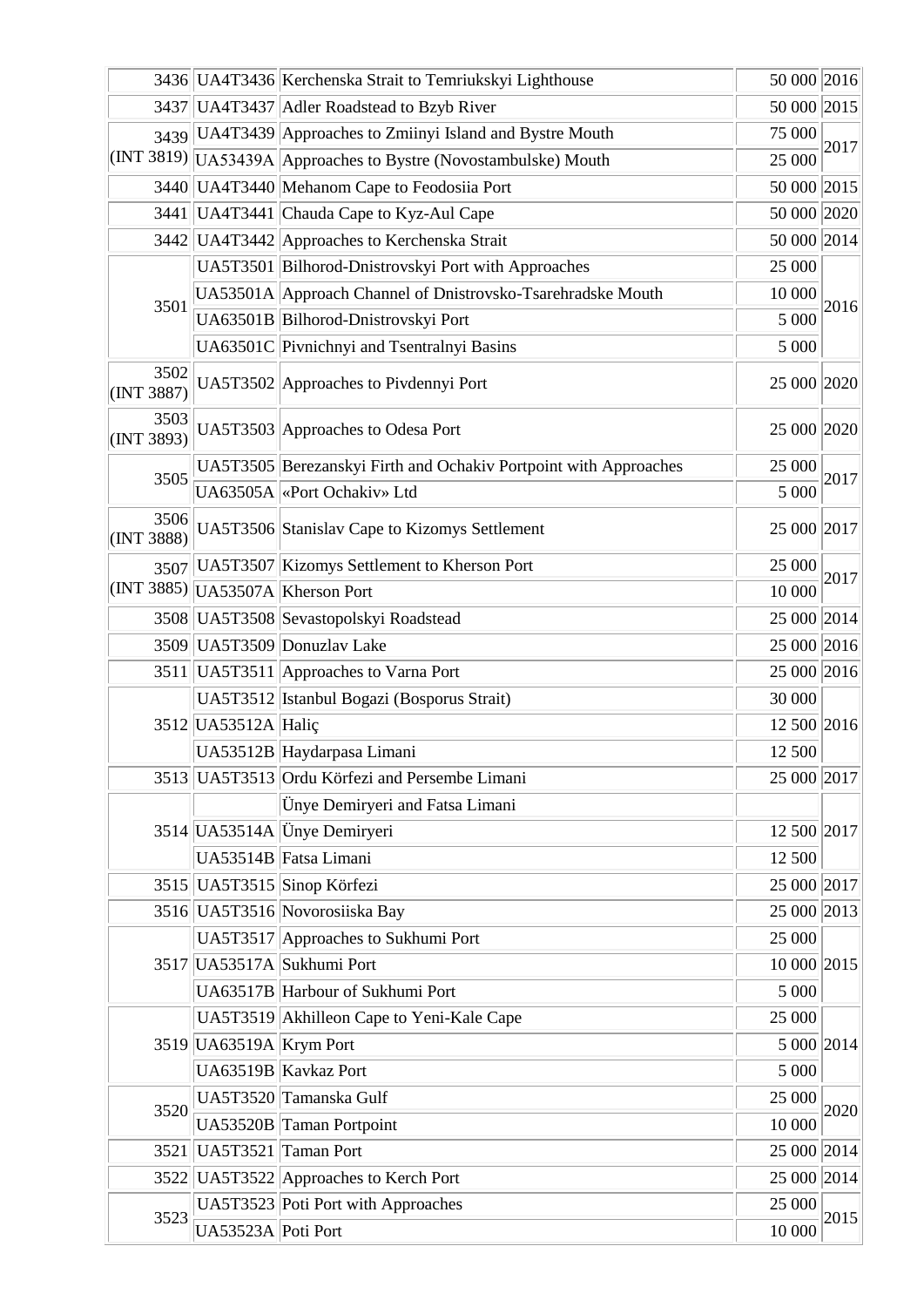|                    |                          | 3524 UA5T3524 Panagiia Cape to Yantarnyi Lighthouse                      | 25 000 2014 |      |
|--------------------|--------------------------|--------------------------------------------------------------------------|-------------|------|
|                    |                          | 3525 UA5T3525 Yantarnyi Lighthouse to Kubanskyi Light beacon             | 25 000 2014 |      |
|                    |                          | 3526 UA5T3526 Approaches to Anapa Port                                   | 25 000 2013 |      |
|                    |                          | 3527 UA5T3527 Koktebel and Dvoiakirna Bays with Approaches               | 25 000 2015 |      |
|                    |                          | Sochi Port with Approaches                                               |             |      |
|                    |                          | UA53537A Approaches to Sochi Port                                        | 25 000      | 2015 |
| 3537               | UA63537B Sochi Port      |                                                                          | 5 000       |      |
|                    | UA63537C Inner Harbour   |                                                                          | 2 000       |      |
|                    |                          | 3602 UA5T3602 Approaches to Bystre (Novostambulske) Mouth                | 10 000 2019 |      |
|                    |                          | 3603 UA5T3603 Western Part of Zhebriianska Bay                           | 12 500 2017 |      |
|                    |                          | 3604 UA5T3604 Eastern Part of Zhebriianska Bay                           | 12 500 2017 |      |
| 3605<br>(INT 3889) |                          | UA5T3605 Pivdennyi Port                                                  | 12 500 2020 |      |
| 3606<br>(INT 3895) |                          | UA5T3606 Chornomorsk Port with Approaches                                | 10 000 2018 |      |
|                    |                          | 3607 UA5T3607 Skadovsk Port                                              | 10 000 2014 |      |
|                    |                          | 3609 UA5T3609 Yarylhatska Bay and Chornomorsk Port                       | 10 000 2014 |      |
| 3610               |                          | UA5T3610 South-Western Part of Donuzlav Lake                             | 10 000      | 2016 |
|                    |                          | UA63610A Entry to Donuzlav Lake                                          | 5 000       |      |
|                    |                          | Karadzhyns'ka and Kipchak Bays                                           |             |      |
|                    |                          | 3611 UA63611A Kipchak Bay                                                | 5 000 2007  |      |
|                    |                          | UA53611B Karadzhyns' ka Bay                                              | 10 000      |      |
| 3612               |                          | UA5T3612 Yevpatoriiskyi Roadstead                                        | 10 000      | 2016 |
|                    |                          | UA63612A Yevpatoriia Port                                                |             |      |
| 3613               |                          | UA5T3613 Podviina Bay                                                    | 10 000      | 2014 |
|                    |                          | UA63613A Sevastopolskyi Sea Fishing Port                                 | 5 000       |      |
|                    |                          | UA5T3614 Yalta Port with Approaches                                      | 10 000      |      |
|                    | 3614 UA63614A Yalta Port |                                                                          | 5 000 2016  |      |
|                    |                          | UA63614B Masandra Cargo-passenger Portpoint                              | 5 000       |      |
| 3615<br>(INT 3884) |                          | UA5T3615 Mykolaiv Port                                                   | 10 000 2020 |      |
|                    |                          | 3616 UA5T3616 Varna Port and Channel No 1                                | 10 000 2016 |      |
|                    |                          | 3617 UA5T3617 Varna Port. Varnenske Lake                                 | 10 000 2016 |      |
|                    |                          | 3618 UA5T3618 Varna Port. Varna Western Harbour and Channel No 2         | 10 000 2016 |      |
|                    |                          | Hopa Limani and Tirebolu Limani                                          |             |      |
|                    |                          | 3619 UA53619A Hopa Limani                                                | 12 500 2017 |      |
|                    |                          | UA53619B Tirebolu Limani                                                 | 12 500      |      |
|                    |                          | Trabzon and Rize Limanlari, Pazar and Ardesen Balikçilari<br>Barinaklari |             |      |
|                    |                          | 3620 UA53620A Pazar and Ardesen Balikçilari Barinaklari                  | 12 500 2017 |      |
|                    |                          | UA53620B Rize Limani                                                     | 12 500      |      |
|                    |                          | UA53620C Trabzon Limani                                                  | 12 500      |      |
|                    |                          | 3621 UA5T3621 Sudats' ka Bay                                             | 12 500 2006 |      |
| 3622               |                          | UA5T3622 Feodosiia Port with Approaches                                  | 10 000      | 2015 |
|                    |                          | UA63622A Feodosiia Port                                                  | 5 000       |      |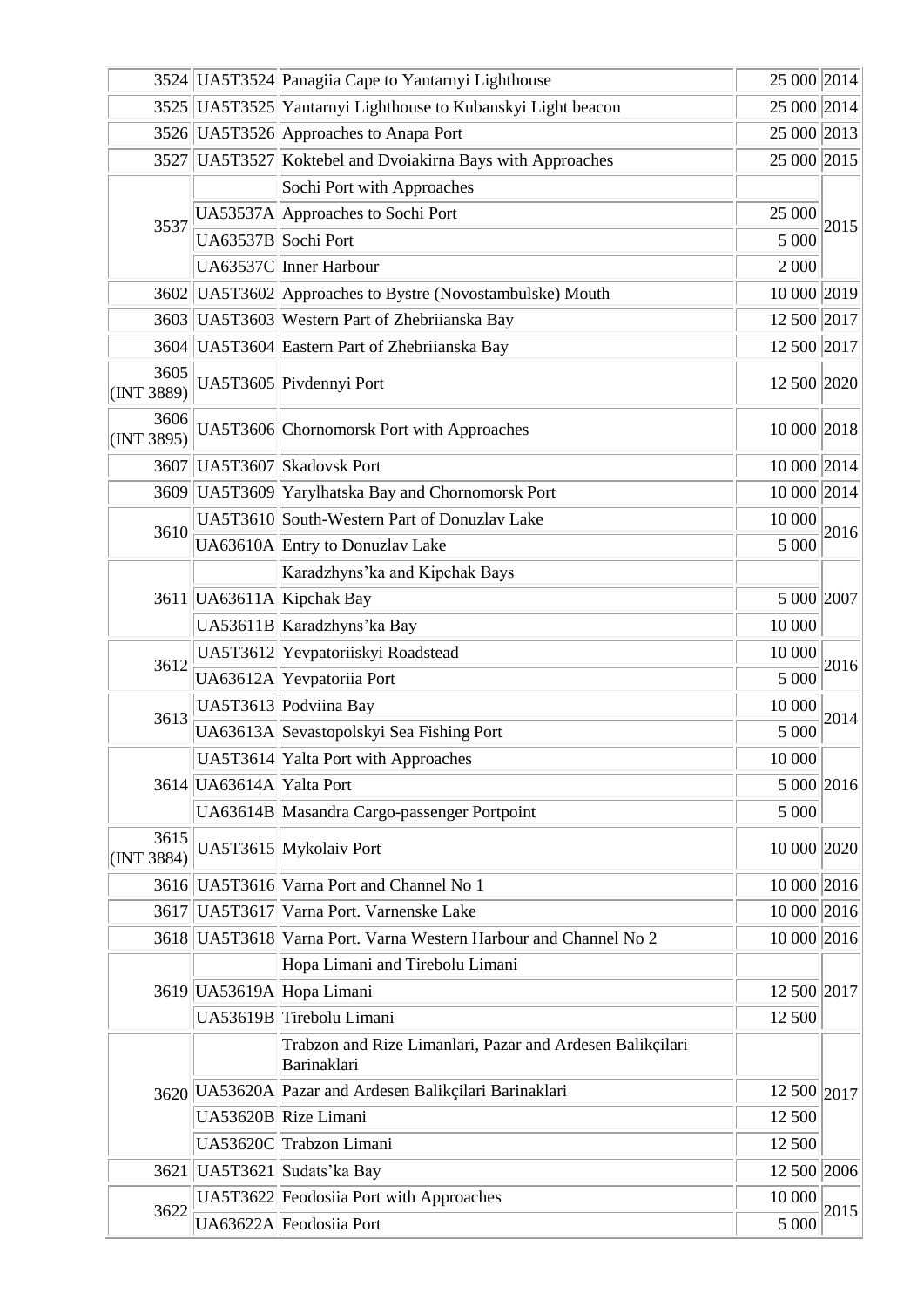|                            |                          | 3623 UA5T3623 Komysh-Burunska Bay to Kerchenskyi Approach Channel          | 10 000 2020 |      |  |
|----------------------------|--------------------------|----------------------------------------------------------------------------|-------------|------|--|
| 3624<br>$\vert$ (INT 3901) |                          | UA5T3624 Mariupol Port                                                     | 10 000 2015 |      |  |
|                            |                          | Taganrog Port and Yeisk Port                                               |             |      |  |
|                            |                          | 3625 UA63625A Taganrog Port                                                | 5 000 2010  |      |  |
|                            | UA53625B Yeisk Port      |                                                                            | 10 000      |      |  |
| 3627                       |                          | UA5T3627 Temriuk Port                                                      | 10 000 2019 |      |  |
|                            |                          | Anapskyi Roadstead and Anchorages near Utrish Cape                         |             |      |  |
|                            |                          | 3628 UA53628A Anapskyi Roadstead                                           | 10 000 2015 |      |  |
|                            |                          | UA63628B Anchorages near Utrish Cape                                       | 5 000       |      |  |
|                            |                          | Rybats'ka (Holuba), Gelendzhyks'ka, Vulan Bays and Mouth of<br>Mezyb River |             |      |  |
|                            |                          | UA53629A Rybats' ka (Holuba) Bay                                           | 10 000      |      |  |
| 3629                       |                          | UA53629B Gelendzhyks' ka Bay                                               | 10 000      | 2020 |  |
|                            |                          | UA53629C Mouth of Mezyb River                                              | 10 000      |      |  |
|                            | UA53629D Vulan Bay       |                                                                            | 10 000      |      |  |
|                            |                          | 3630 UA5T3630 Northern Part of Novorosiisk Port                            | 10 000 2016 |      |  |
|                            | 3632 UA5T3632 Kerch Port |                                                                            | 10 000 2020 |      |  |
|                            |                          | Batumi Port and Kulevi Terminal                                            |             |      |  |
|                            |                          | 3633 UA53633A Batumi Port                                                  | 10 000 2015 |      |  |
|                            |                          | UA53633B Kulevi Terminal                                                   | 15 000      |      |  |
| 3635                       |                          | UA5T3635 Sevastopolska Bay                                                 |             | 2014 |  |
|                            |                          | UA63635A Karantynna Bay                                                    | 5 000       |      |  |
|                            |                          | 3636 UA5T3636 Dvoiakirna Bay                                               | 10 000 2015 |      |  |
|                            |                          | 3637 UA5T3637 Dzhubga and Tenginska Bays                                   | 10 000 2015 |      |  |
|                            |                          | 3638 UA5T3638 Oil Terminal of Novorosiisk Port                             | 12 500 2014 |      |  |
|                            |                          | Samsun Limani, Giresun Limani and Vakfikebir Roadstead                     |             |      |  |
| 3639                       |                          | UA53639A Vakfikebir Roadstead                                              | 12 500      | 2017 |  |
|                            |                          | UA53639B Giresun Limani                                                    | 12 500      |      |  |
|                            |                          | UA53639C Samsun Limani                                                     | 12 500      |      |  |
|                            |                          | 3640 UA5T3640 Fiolent Cape to Aiia Cape                                    | 12 500 2014 |      |  |
|                            | 3701 UA6T3701 Odesa Port |                                                                            | 5 000 2012  |      |  |
|                            |                          | 3702 UA6T3702 Berdiansk Port                                               | 5 000 2015  |      |  |
|                            |                          | 3704 UA6T3704 Eastern Part of Sevastopolska Bay                            | 5 000 2013  |      |  |
|                            |                          | 3705 UA6T3705 Western Part of Sevastopolska Bay and Pivdenna Bay           | 5 000 2013  |      |  |
|                            |                          | 3706 UA6T3706 Striletska and Kruhla Bays                                   | 5 000 2013  |      |  |
|                            |                          | 3707   UA6T3707   Berths of Novorosiisk Port                               | 5 000 2016  |      |  |
|                            |                          | 3708 UA6T3708 Zmiinyi Island                                               | 5 000 2021  |      |  |
|                            |                          | 3711   UA6T3711   Balaklavska Bay                                          | 3 000 2014  |      |  |
|                            |                          | 3712 UA6T3712 Adler Harbour                                                |             |      |  |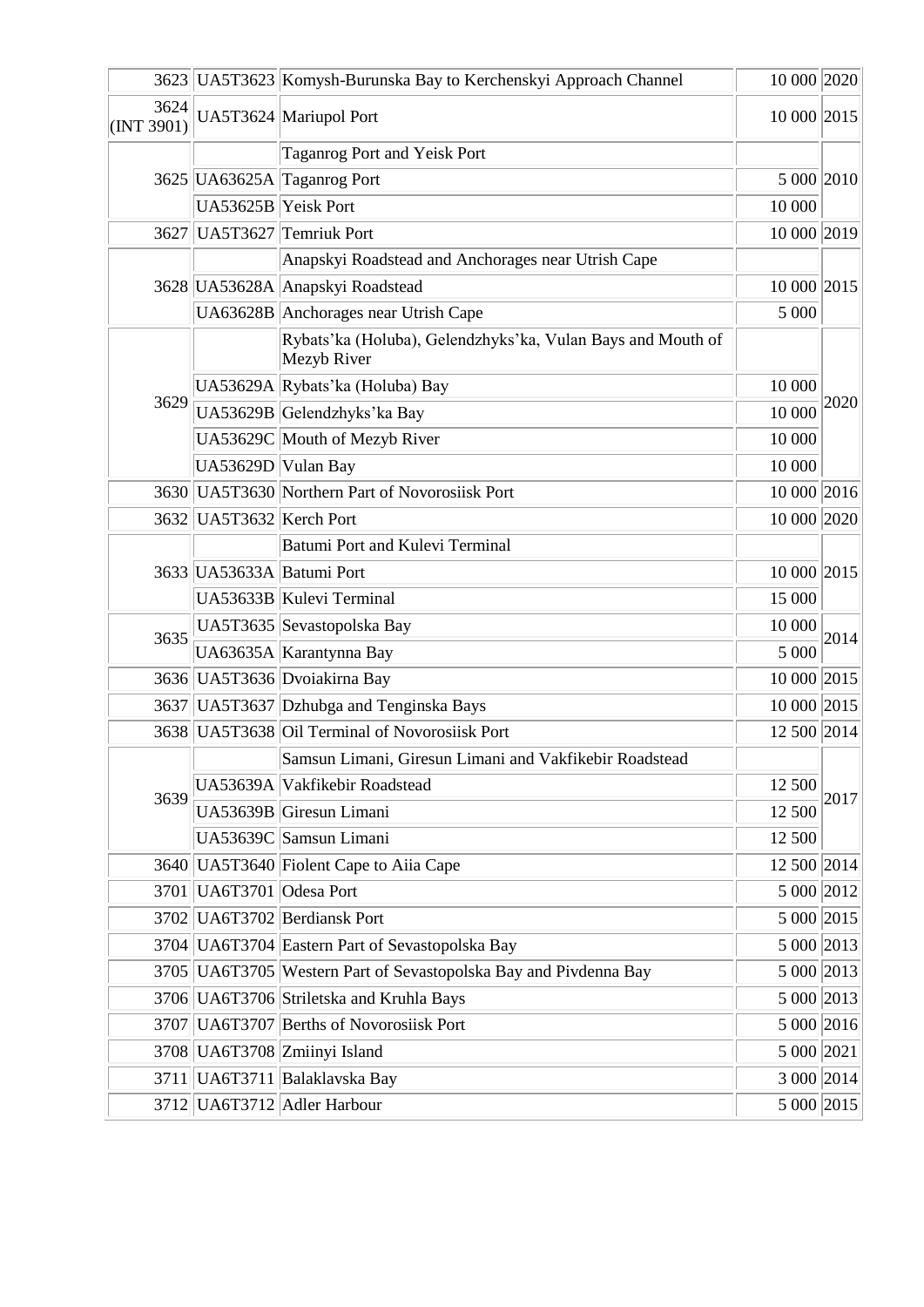# **Mediterranean Region**

| No.   | ENC | <b>Title</b>                                                 | <b>Scale</b> | Year<br>of<br>issue |
|-------|-----|--------------------------------------------------------------|--------------|---------------------|
| 20101 |     | UA1T4E85.000 Eastern Part of Mediterranean Sea and Black Sea | 2 000 000    | 2011                |
| 20102 |     | UA1T4E86.000 Middle Part of Mediterranean Sea                | 2 000 000    | 2011                |
| 20103 |     | UA1T4E87.000 Western Part of Mediterranean Sea               | 2 000 000    | 2011                |
| 22001 |     | UA3T55F1.000 Marmara Denizi                                  | 200 000      | 2015                |
| 24001 |     | UA4T5DC1.000 Marmara Denizi. Approaches to Istanbul Bogazi   | 50 000       | 2014                |
| 24002 |     | UA4T5DC2.000 Marmara Denizi. Izmit Korfezi                   | 60 000       | 2014                |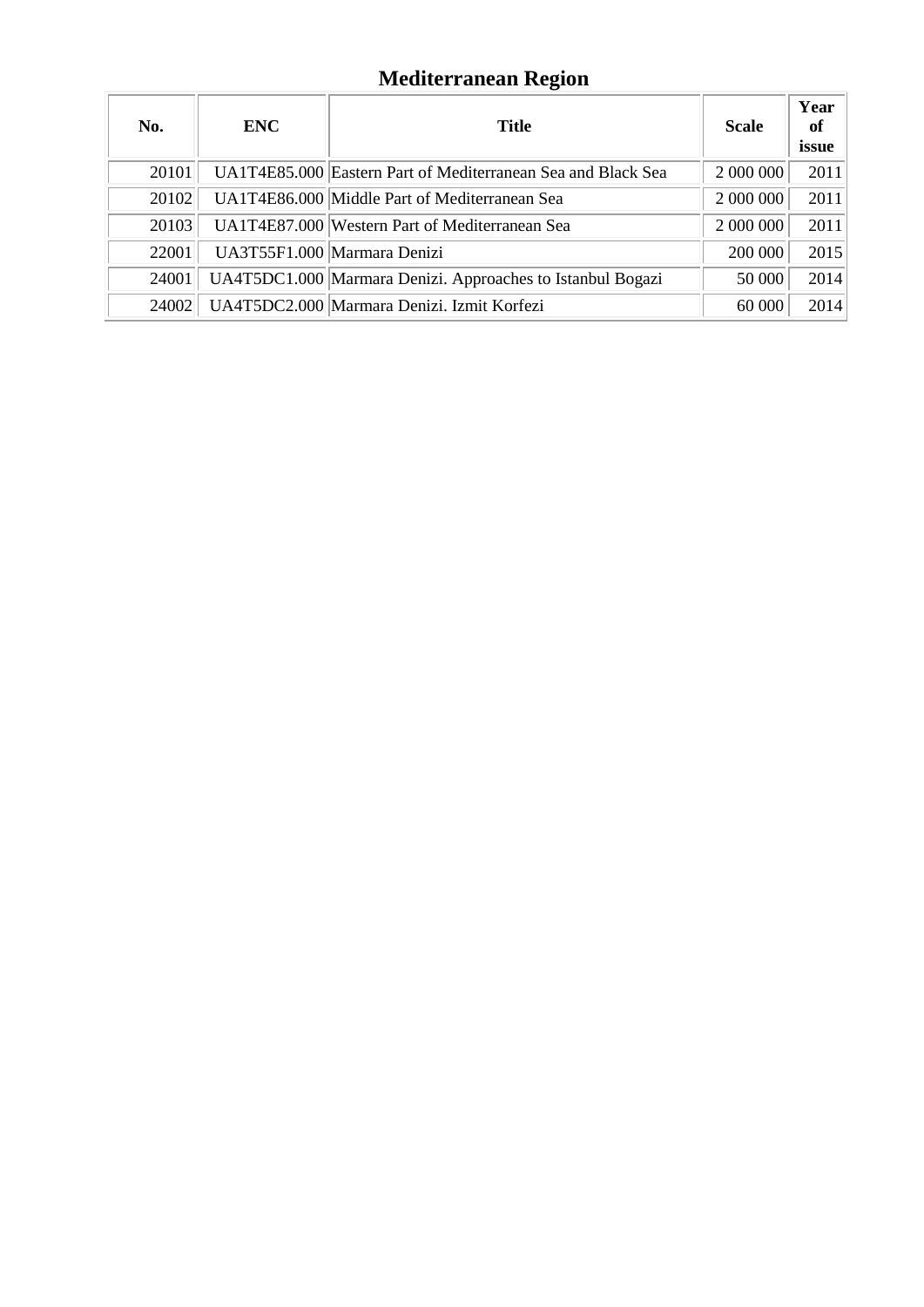### **No. 3528 River Navigational Charts of Nyzhnii Dnipro from Kakhovska Hydroelectric Power Station to the Mouth**

| <b>Chart</b> | <b>Chart</b> title                                                                                                    | <b>IENC.000</b> | <b>IENC</b> title                                                                                                  |
|--------------|-----------------------------------------------------------------------------------------------------------------------|-----------------|--------------------------------------------------------------------------------------------------------------------|
| $3528 - 1$   | Dnipro River from Kakhovska<br>Hydroelectric Power Station to Mouth 0-<br>5 km                                        | <b>UA5N0000</b> | Dnipro River from Kakhovska<br>Hydroelectric Power Station to Mouth 0-<br>4 km                                     |
| 3528-2       | Dnipro River from Kakhovska<br>Hydroelectric Power Station to Mouth 5-<br>17 km                                       | <b>UA7N0005</b> | Dnipro River from Kakhovska<br>Hydroelectric Power Station to Mouth 5-<br>16 km                                    |
| 3528-3       | Dnipro River from Kakhovska<br>Hydroelectric Power Station to Mouth 17-<br>29 km                                      | <b>UA8N0017</b> | Dnipro River from Kakhovska<br>Hydroelectric Power Station to Mouth 17-<br>22 km                                   |
| 3528-4       | Dnipro River from Kakhovska<br>Hydroelectric Power Station to Mouth 23-<br>37 km<br>A. Kherson Port. The Central Part | <b>UA8N0023</b> | Dnipro River from Kakhovska<br>Hydroelectric Power Station to Mouth 23-<br>35 km<br>Kherson Port. The Central Part |
| 3528-5       | Dnipro River from Kakhovska<br>Hydroelectric Power Station to Mouth 36-<br>47 km                                      | <b>UA7N0036</b> | Dnipro River from Kakhovska<br>Hydroelectric Power Station to Mouth 36-<br>46 km                                   |
| 3528-6       | Dnipro River from Kakhovska<br>Hydroelectric Power Station to Mouth 47-<br>59 km                                      | <b>UA7N0047</b> | Dnipro River from Kakhovska<br>Hydroelectric Power Station to Mouth 47-<br>58 km                                   |
| 3528-7       | Dnipro River from Kakhovska<br>Hydroelectric Power Station to Mouth 59-<br>71 km                                      | <b>UA7N0059</b> | Dnipro River from Kakhovska<br>Hydroelectric Power Station to Mouth 59-<br>70 km                                   |
| 3528-8       | Dnipro River from Kakhovska<br>Hydroelectric Power Station to Mouth 71-<br>82 km                                      | <b>UA7N0071</b> | Dnipro River from Kakhovska<br>Hydroelectric Power Station to Mouth 71-<br>81 km                                   |
| 3528-9       | Dnipro River from Kakhovska<br>Hydroelectric Power Station to Mouth 82-<br>93 km                                      | <b>UA8N0082</b> | Dnipro River from Kakhovska<br>Hydroelectric Power Station to Mouth 82-<br>93 km                                   |
| $3528-10$    | Dniprovskyi Firth. Konka Arm 0-10 km                                                                                  | <b>UA5N0001</b> | Dniprovskyi Firth. Konka Arm 0-9 km                                                                                |
| 3528-11      | Konka Arm 10-22 km                                                                                                    |                 | UA7N0006 Konka Arm 10-22 km                                                                                        |

### **No. 3529 River Navigational Charts of the Kakhovske Reservoir from Dniprovska Hydroelectric Power Station to Kakhovska Hydroelectric Power Station**

| <b>Chart</b> | <b>Chart title</b>                                         | <b>IENC.000</b> | <b>IENC</b> title                                    |
|--------------|------------------------------------------------------------|-----------------|------------------------------------------------------|
| $3529 - 1$   | Kakhovske Reservoir 93-101 km<br>A. Nova Kakhovka Port     | <b>UA8N0093</b> | Kakhovske Reservoir 93-101 km. Nova<br>Kakhovka Port |
| $3529 - 2$   | Kakhovske Reservoir 100-123 km<br> A. Kakhovka Pier        | UA8N0100        | Kakhovske Reservoir 100-120 km                       |
|              |                                                            | UA8N0101        | Kakhovka Pier                                        |
| $3529 - 3$   | Kakhovske Reservoir 121-145 km                             | UA7N0121        | Kakhovske Reservoir 121-143 km                       |
| $3529 - 4$   | Kakhovske Reservoir 144-167 km<br>A. Velyka Lepetykha Gulf | UA8N0144        | Kakhovske Reservoir 144-163 km                       |
|              |                                                            | UA8N0145        | Velyka Lepetykha Gulf                                |
| $3529 - 5$   | Kakhovske Reservoir 164-188 km                             | UA7N0164        | Kakhovske Reservoir 164-181 km                       |
| $3529 - 6$   | Kakhovske Reservoir 182-190 km                             | UA7N0182        | Kakhovske Reservoir 182-184 km                       |
| $3529 - 7$   | Kakhovske Reservoir 185-210 km                             |                 | UA7N0185 Kakhovske Reservoir 185-205 km              |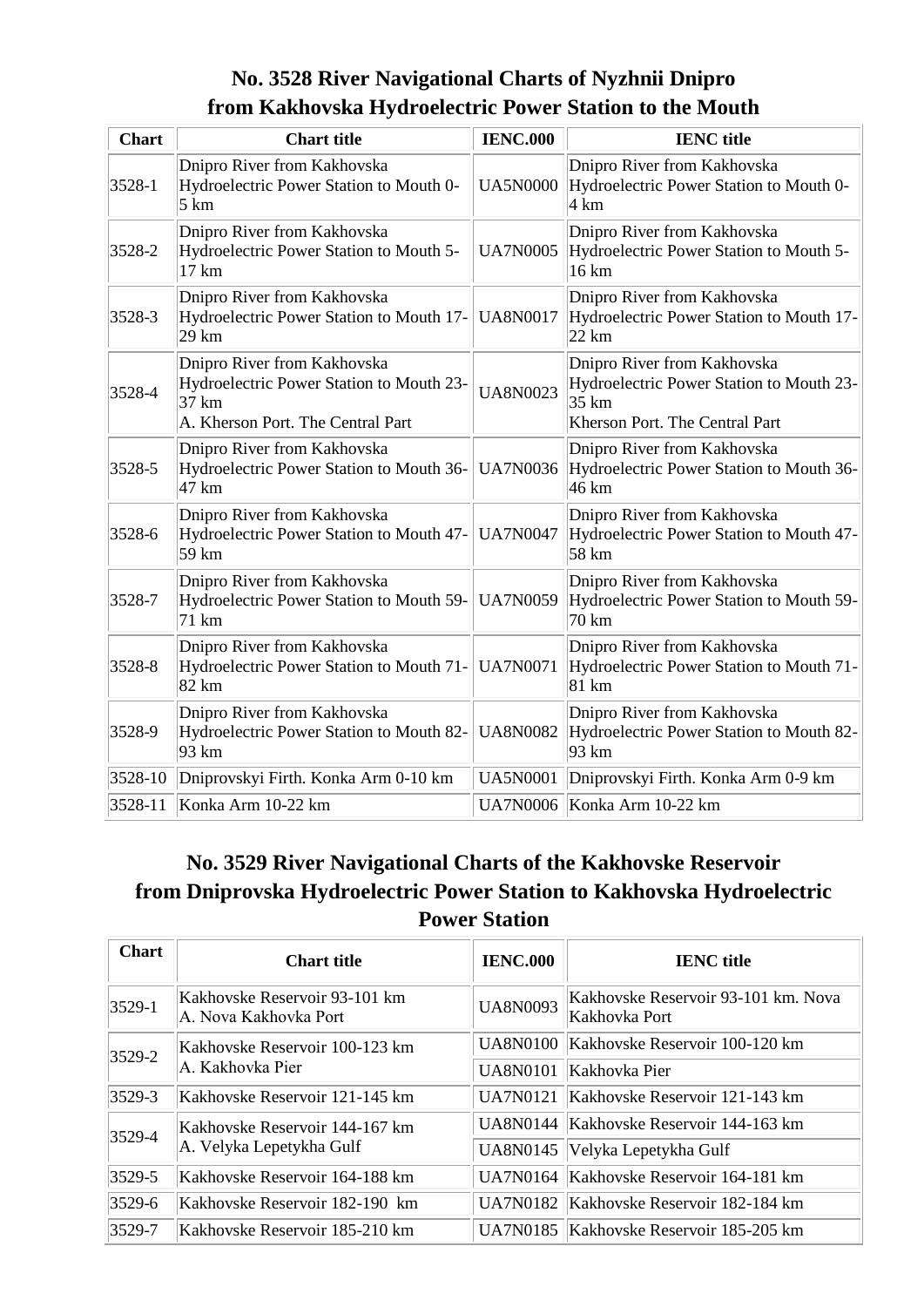|         | Kakhovske Reservoir 206-230 km                                        |                 | UA8N0206 Kakhovske Reservoir 206-227 km                             |
|---------|-----------------------------------------------------------------------|-----------------|---------------------------------------------------------------------|
| 3529-8  | A. Kamianka-Dniprovska Basin<br><b>B.</b> Nikopol Port                | UA8N0207        | Kamianka-Dniprovska Basin                                           |
|         |                                                                       |                 | UA8N0212 Nikopol Port                                               |
|         | Kakhovske Reservoir 228-251 km                                        |                 | UA8N0228   Kakhovske Reservoir 228-248 km                           |
| 3529-9  | A. Zaporizka State Regional Electric<br><b>Power Station Pier</b>     | <b>UA8N0229</b> | Zaporizka State Regional Electric Power<br><b>Station Pier</b>      |
| 3529-10 | Kakhovske Reservoir 249-279 km                                        | UA7N0249        | Kakhovske Reservoir 249-271 km                                      |
| 3529-11 | Kakhovske Reservoir 272-287 km                                        |                 | UA7N0272   Kakhovske Reservoir 272-287 km                           |
| 3529-12 | Kakhovske Reservoir 285-295 km                                        |                 | UA8N0285   Kakhovske Reservoir 285-294 km                           |
| 3529-13 | Kakhovske Reservoir 295-305 km<br>A. Kryva Bay (Zaporizkyi Backwater) | <b>UA8N0295</b> | Kakhovske Reservoir 295-305 km. Kryva<br>Bay (Zaporizkyi Backwater) |
| 3529-14 | Kakhovske Reservoir 249-250 km                                        | <b>UA7N0250</b> | Kakhovske Reservoir. Approach to<br>Dniprorudne Pier                |
|         | A. Dniprorudne Pier                                                   | UA8N0251        | Dniprorudne Pier                                                    |
| 3529-15 | Kakhovske Reservoir                                                   |                 | UA7N0252 Kakhovske Reservoir                                        |

### **No. 3530 River Navigational Charts of Dniprovske Reservoir from Serednodniprovska Hydroelectric Power Station to Dniprovska Hydroelectric Power Station and Samara River from Novomoskovsk to the Mouth**

| <b>Charts</b> | <b>Charts title</b>                                                | <b>IENC.000</b> | <b>IENC</b> title                                                  |
|---------------|--------------------------------------------------------------------|-----------------|--------------------------------------------------------------------|
| 3530-1        | Dniprovske Reservoir 430-433 km                                    |                 | UA8N0430 Dniprovske Reservoir 430-433 km                           |
| 3530-2        | Dniprovske Reservoir 426-429 km                                    |                 | UA8N0426 Dniprovske Reservoir 426-429 km                           |
| 3530-3        | Dniprovske Reservoir 420-425 km                                    |                 | UA8N0420 Dniprovske Reservoir 420-425 km                           |
| 3530-4        | Dniprovske Reservoir 415-420 km                                    |                 | UA7N0415 Dniprovske Reservoir 415-419 km                           |
| 3530-5        | Dniprovske Reservoir 412-416 km                                    |                 | UA7N0412 Dniprovske Reservoir 412-414 km                           |
| 3530-6        | Dniprovske Reservoir 408-412 km                                    |                 | UA7N0408 Dniprovske Reservoir 408-411 km                           |
| 3530-7        | Dniprovske Reservoir 403-407 km                                    |                 | UA7N0403 Dniprovske Reservoir 403-407 km                           |
| 3530-8        | Dniprovske Reservoir 398-402 km                                    |                 | UA7N0398 Dniprovske Reservoir 398-402 km                           |
| 3530-9        | Dniprovske Reservoir 393-398 km                                    |                 | UA8N0393 Dniprovske Reservoir 393-397 km                           |
|               | 3530-10 Dniprovske Reservoir 389-393 km                            |                 | UA8N0389 Dniprovske Reservoir 389-392 km                           |
| 3530-11       | Dniprovske Reservoir 383-388 km,<br>Samara River 0-11 km           | <b>UA8N0383</b> | Dniprovske Reservoir 383-388 km,<br>Samara River 0-10 km           |
|               | 3530-12 Dniprovske Reservoir 370-382 km                            |                 | UA8N0370 Dniprovske Reservoir 370-382 km                           |
|               | 3530-13 Dniprovske Reservoir 359-369 km                            |                 | UA7N0359 Dniprovske Reservoir 359-369 km                           |
|               | 3530-14 Dniprovske Reservoir 349-359 km                            |                 | UA7N0349 Dniprovske Reservoir 349-358 km                           |
| 3530-15       | Dniprovske Reservoir 344-350 km,<br>Ploska Osokorivka River 0-8 km | <b>UA7N0344</b> | Dniprovske Reservoir 344-348 km,<br>Ploska Osokorivka River 0-7 km |
|               | 3530-16 Dniprovske Reservoir 326-344 km                            |                 | UA7N0326 Dniprovske Reservoir 326-343 km                           |
|               | 3530-17 Dniprovske Reservoir 315-325 km                            |                 | UA7N0315 Dniprovske Reservoir 315-325 km                           |
| 3530-18       | Dniprovske Reservoir 305-314 km<br>A. Zaporizkyi River Port        | <b>UA8N0305</b> | Dniprovske Reservoir 305-314 km.<br>Zaporizkyi River Port          |
|               | 3530-19 Samara River 11-25 km                                      |                 | UA7N0384 Samara River 11-17 km                                     |
|               | 3530-20 Samara River 18-24 km                                      |                 | UA7N0385 Samara River 18-24 km                                     |
|               | 3530-21 Samara River 25-30 km                                      |                 | UA8N0386 Samara River 25-30 km                                     |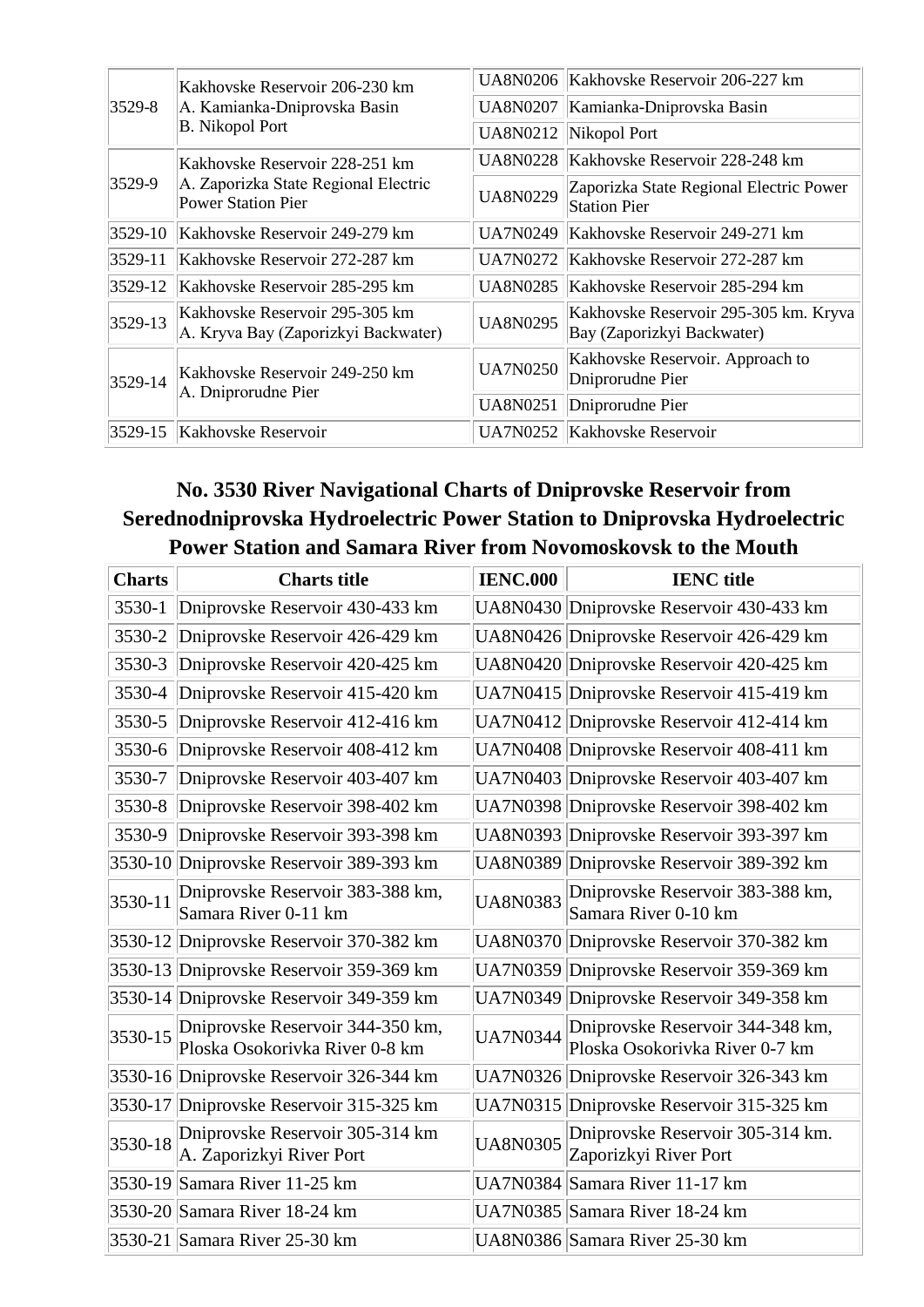| A. Novomoskovsk Pier                     | $\vert$ UA7N0386 $\vert$ Novomoskovsk Pier |
|------------------------------------------|--------------------------------------------|
| 3530-22  Ploska Osokorivka River 8-12 km | UA8N0344   Ploska Osokorivka River 8-12 km |

#### **No. 3531 Kamianske Reservoir from Kremenchutska Hydroelectric Power Station to Serednodniprovska Hydroelectric Power Station and Vorskla River Mouth**

| <b>Charts</b> | <b>Charts title</b>                                                                               | <b>IENC.000</b> | <b>IENC</b> title                                                                              |
|---------------|---------------------------------------------------------------------------------------------------|-----------------|------------------------------------------------------------------------------------------------|
| 3531-1        | Kamianske Reservoir 554-556 km                                                                    |                 | UA8N0554 Kamianske Reservoir 554–556 km                                                        |
| 3531-2        | Kamianske Reservoir 550-553 km                                                                    |                 | UA7N0550 Kamianske Reservoir 550–553 km                                                        |
| 3531-3        | Kamianske Reservoir 544-549 km                                                                    |                 | UA8N0544 Kamianske Reservoir 544–549 km                                                        |
| 3531-4        | Kamianske Reservoir 539-543 km                                                                    |                 | UA8N0539 Kamianske Reservoir 539–543 km                                                        |
| 3531-5        | Kamianske Reservoir 535-538 km                                                                    |                 | UA7N0535 Kamianske Reservoir 535–538 km                                                        |
| $3531 - 6$    | Kamianske Reservoir 531-536 km                                                                    |                 | UA7N0531 Kamianske Reservoir 531–534 km                                                        |
| 3531-7        | Kamianske Reservoir 523-534 km                                                                    |                 | UA8N0523 Kamianske Reservoir 523–530 km                                                        |
| $3531 - 8$    | Kamianske Reservoir 509-522 km.<br>A. "Poltavskyi mining and processing<br>integrated works" PJSC | UA8N0509        | Kamianske Reservoir 509–522 km.<br>«Poltavskyi mining and processing<br>integrated works» PJSC |
|               | 3531-9 Kamianske Reservoir 495-508 km                                                             |                 | UA7N0495 Kamianske Reservoir 495–508 km                                                        |
|               | 3531-10 Kamianske Reservoir 487-495 km                                                            |                 | UA7N0487 Kamianske Reservoir 487–494 km                                                        |
|               | 3531-11 Kamianske Reservoir 478-487 km                                                            |                 | UA7N0478 Kamianske Reservoir 478–486 km                                                        |
|               | 3531-12 Kamianske Reservoir 469-477 km                                                            |                 | UA7N0469 Kamianske Reservoir 469–477 km                                                        |
|               | 3531-13 Kamianske Reservoir 463-475 km                                                            |                 | UA7N0463 Kamianske Reservoir 463–468 km                                                        |
|               | 3531-14 Kamianske Reservoir 453-463 km                                                            |                 | UA7N0453 Kamianske Reservoir 453–462 km                                                        |
|               | 3531-15 Kamianske Reservoir 443-455 km                                                            |                 | UA7N0443 Kamianske Reservoir 443–452 km                                                        |
| 3531-16       | Kamianske Reservoir 434-444 km.<br>A. Kamianske Out-Port                                          | <b>UA8N0434</b> | Kamianske Reservoir 434–442 km.<br>Kamianske Out-Port                                          |
| 3531-17       | Kamianske Reservoir,<br>Vorskla River 6-23 km                                                     | <b>UA7N0488</b> | Kamianske Reservoir,<br>Vorskla River 7–23 km                                                  |

### **No. 3532 River Navigational Charts of Kremenchutske Reservoir from Kanivska Hydroelectric Power Station to Kremenchutska Hydroelectric Power Station**

| <b>Chart</b> | <b>Chart title</b>                                     | <b>IENC.000</b> | <b>IENC</b> title                             |
|--------------|--------------------------------------------------------|-----------------|-----------------------------------------------|
| $ 3532-1 $   | Kremenchutske Reservoir 718-727 km                     |                 | UA8N0718   Kremenchutske Reservoir 718-727 km |
| $3532 - 2$   | Kremenchutske Reservoir 710-719 km                     |                 | UA7N0710 Kremenchutske Reservoir 710-717 km   |
| $3532 - 3$   | Kremenchutske Reservoir 700-711 km                     |                 | UA7N0700 Kremenchutske Reservoir 700-709 km   |
| $ 3532-4 $   | Kremenchutske Reservoir 683-700 km                     |                 | UA7N0683   Kremenchutske Reservoir 683-669 km |
| $3532 - 5$   | Kremenchutske Reservoir 656-683 km                     |                 | UA8N0656   Kremenchutske Reservoir 656-683 km |
| $3532 - 6$   | Kremenchutske Reservoir 632-662 km<br>A. Cherkasy Port |                 | UA8N0632 Kremenchutske Reservoir 632-655 km   |
|              |                                                        |                 | UA8N0633 Cherkasy Port                        |
| $3532 - 7$   | Kremenchutske Reservoir 609-639 km                     |                 | UA7N0609 Kremenchutske Reservoir 609-631 km   |
| $3532 - 8$   | Kremenchutske Reservoir 596-618 km                     |                 | UA7N0596   Kremenchutske Reservoir 596-608 km |
| $3532 - 9$   | Kremenchutske Reservoir 576-595 km                     |                 | UA7N0576 Kremenchutske Reservoir 576-595 km   |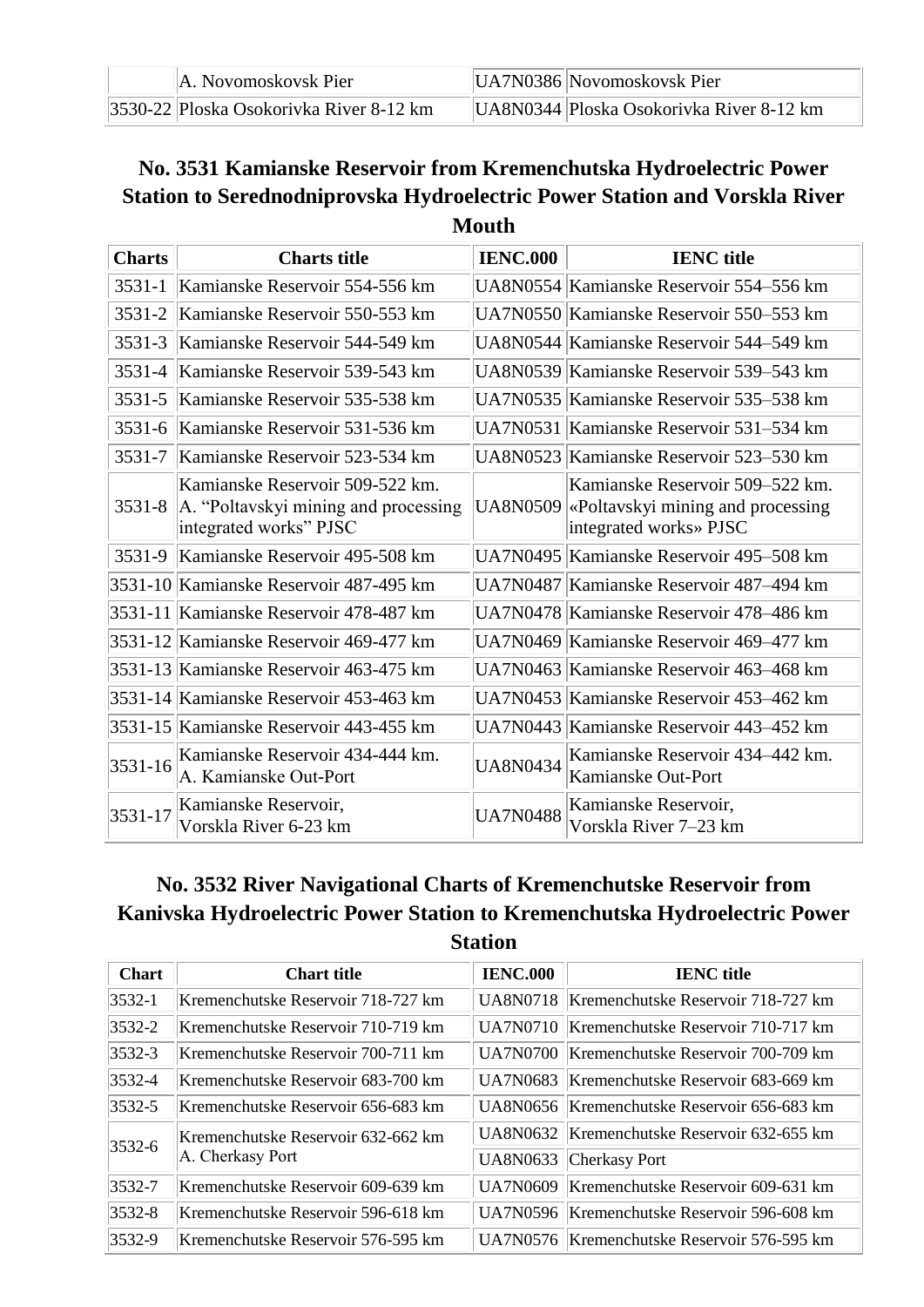|             | A. Hradyzk Berth                                              | UA8N0577 Hradyzk Berth                      |
|-------------|---------------------------------------------------------------|---------------------------------------------|
| $ 3532-10 $ | Kremenchutske Reservoir 556-578 km<br>A. Svitlovodsk Out-Port | UA8N0556 Kremenchutske Reservoir 556-575 km |
|             |                                                               | UA8N0557 Svitlovodsk Out-Port               |
| $ 3532-11 $ | Kremenchutske Reservoir<br>A. Adamivka Port of Refuge         | UA7N0558 Kremenchutske Reservoir            |
|             |                                                               | UA8N0559 Adamivka Port of Refuge            |
|             | $ 3532-12 $ Kremenchutske Reservoir                           | UA7N0597 Kremenchutske Reservoir            |

### **No. 3533 River Navigational Charts of Kanivske Reservoir from Kyivska Hydroelectric Power Station to Kanivska Hydroelectric Power Station**

| <b>Chart</b> | <b>Chart title</b>                                                                                        | <b>IENC.000</b> | <b>IENC</b> title                                                                                         |
|--------------|-----------------------------------------------------------------------------------------------------------|-----------------|-----------------------------------------------------------------------------------------------------------|
| $3533 - 1$   | Kanivske Reservoir 866-877 km                                                                             |                 | UA8N0866 Kanivske Reservoir 866-877 km                                                                    |
| 3533-2       | Kanivske Reservoir 855-867 km<br>A. Kyivska Harbour                                                       | <b>UA8N0855</b> | Kanivske Reservoir 855-865 km. Kyivska<br>Harbour                                                         |
| 3533-3       | Kanivske Reservoir 845-855 km                                                                             |                 | UA8N0845 Kanivske Reservoir 845-854 km                                                                    |
| 3533-4       | Kanivske Reservoir 834-845 km                                                                             |                 | UA8N0834 Kanivske Reservoir 834-844 km                                                                    |
| 3533-5       | Kanivske Reservoir 822-834 km                                                                             |                 | UA7N0822 Kanivske Reservoir 822-833 km                                                                    |
| 3533-6       | Kanivske Reservoir 809-822 km<br>A. Out-Port of Trypilska State Regional<br><b>Electric Power Station</b> |                 | Kanivske Reservoir 809-821 km. Out-Port<br>UA8N0809 of Trypilska State Regional Electric Power<br>Station |
| 3533-7       | Kanivske Reservoir 801-810 km                                                                             |                 | UA7N0801 Kanivske Reservoir 801-808 km                                                                    |
| 3533-8       | Kanivske Reservoir 789-801 km                                                                             |                 | UA7N0789 Kanivske Reservoir 789-800 km                                                                    |
| 3533-9       | Kanivske Reservoir 777-790 km<br>A. Rzhyshchiv Pier                                                       | <b>UA8N0777</b> | Kanivske Reservoir 777-788 km.<br>Rzhyshchiv Pier                                                         |
|              | 3533-10 Kanivske Reservoir 763-777 km                                                                     |                 | UA7N0763 Kanivske Reservoir 763-776 km                                                                    |
|              | 3533-11 Kanivske Reservoir 751-763 km                                                                     |                 | UA7N0751 Kanivske Reservoir 751-762 km                                                                    |
|              | Kanivske Reservoir 753-756 km<br>3533-12 A. Approach to Pereiaslav-Khmelnytskyi<br>Pier                   | <b>UA8N0752</b> | Kanivske Reservoir. Approach to<br>Pereiaslav-Khmelnytskyi Pier                                           |
|              | 3533-13 Kanivske Reservoir 743-753 km                                                                     |                 | UA7N0743 Kanivske Reservoir 743-750 km                                                                    |
|              | 3533-14 Kanivske Reservoir                                                                                |                 | UA7N0744 Kanivske Reservoir                                                                               |
|              | 3533-15 Kanivske Reservoir 733-743 km                                                                     |                 | UA7N0733 Kanivske Reservoir 733-742 km                                                                    |
| 3533-16      | Kanivske Reservoir 727-733 km<br>A. Kaniv Out-Port                                                        | <b>UA8N0727</b> | Kanivske Reservoir 727-732 km. Kaniv<br>Out-Port                                                          |

### **No. 3534 Navigational River Chart of Kyivske Reservoir, Dnipro River from Loiev to Kamaryn, Prypiat River from Usivske Reach to Chornobyl**

| <b>Sheet</b> | <b>ENC</b>      | <b>Title</b>              | <b>Scale</b> |
|--------------|-----------------|---------------------------|--------------|
| $ 3534-1 $   | UA7N1067        | Dnipro River 1067-1083 km | 25 000       |
| $3534 - 2$   | UA7N1053        | Dnipro River 1053-1067 km | 25 000       |
| $3534 - 3$   | UA8N1034        | Dnipro River 1034-1052 km | 25 000       |
| 3534-4       | UA7N1015        | Dnipro River 1015-1033 km | 25 000       |
| $3534 - 5$   | <b>UA7N0998</b> | Dnipro River 998-1015 km  | 25 000       |
| $3534 - 6$   | UA7N0982        | Dnipro River 982-997 km   | 25 000       |
| 3534-7       | <b>UA7N0967</b> | Dnipro River 967-982 km   | 25 000       |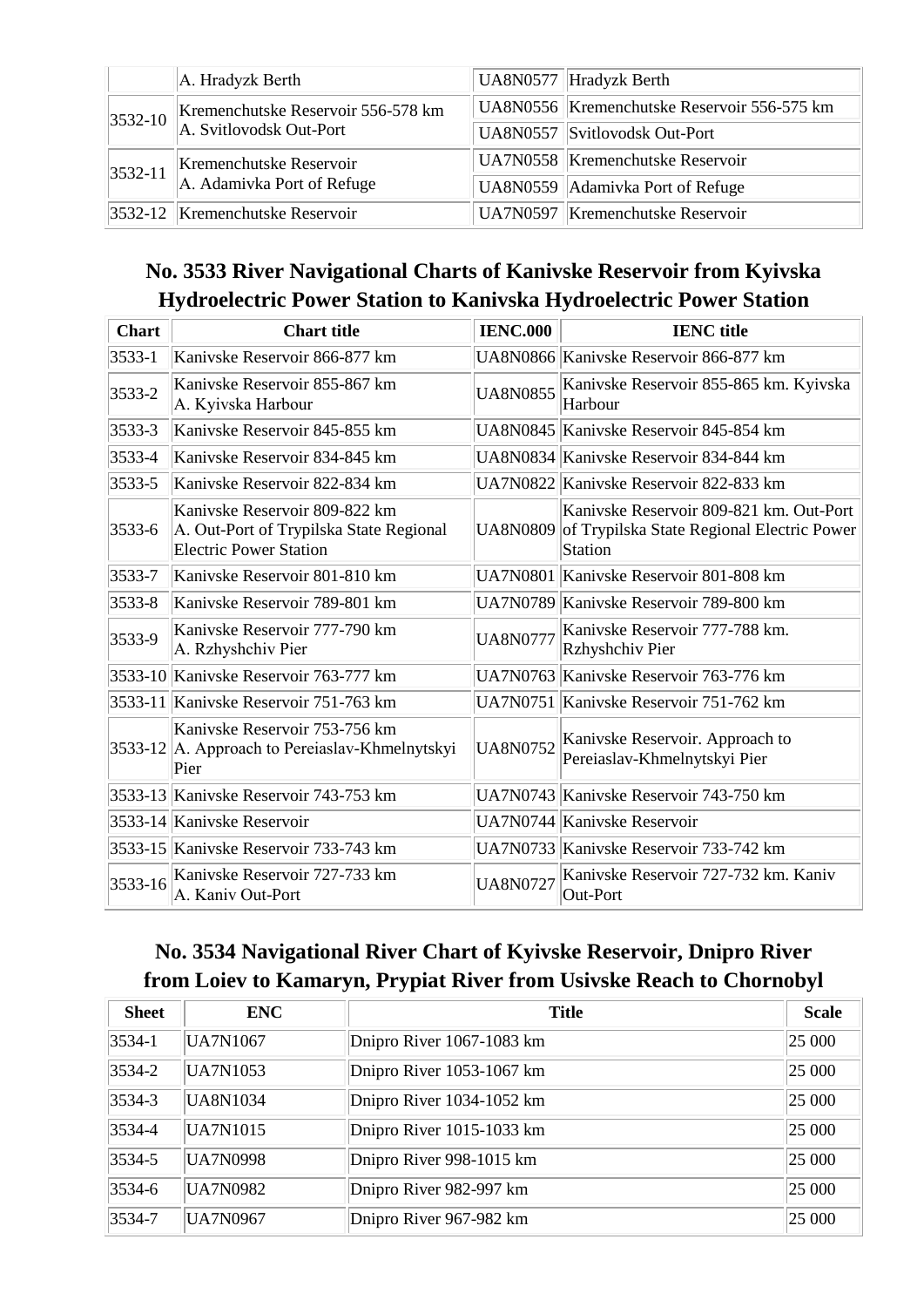| 3534-8      | <b>UA7N0952</b>   | Dnipro River 952-967 km                      | 25 000 |
|-------------|-------------------|----------------------------------------------|--------|
| 3534-9      | <b>UA7N0940</b>   | Kyivske Reservoir 940-951 km                 | 25 000 |
| $ 3534-10 $ | UA7N0918          | Kyivske Reservoir 918-940 km                 | 50 000 |
| $ 3534-11 $ | <b>UA7N0897</b>   | Kyivske Reservoir 897-918 km                 | 50 000 |
| 3534-12     | <b>UA7N0877</b>   | Kyivske Reservoir 877-896 km                 | 50 000 |
|             | 3534-12A UA8N0878 | Kyivska Hydroelectric Power Station Out-Port | 12 500 |
| 3534-13     | UA7NPR51          | Prypiat River 51-64 km                       | 25 000 |
| 3534-14     | UA7NPR38          | Prypiat River 38-50 km                       | 25 000 |
| $3534 - 15$ | UA7NPR24          | Prypiat River 24-37 km                       | 25 000 |
| 3534-16     | UA7NPR06          | Prypiat River 6-25 km                        | 25 000 |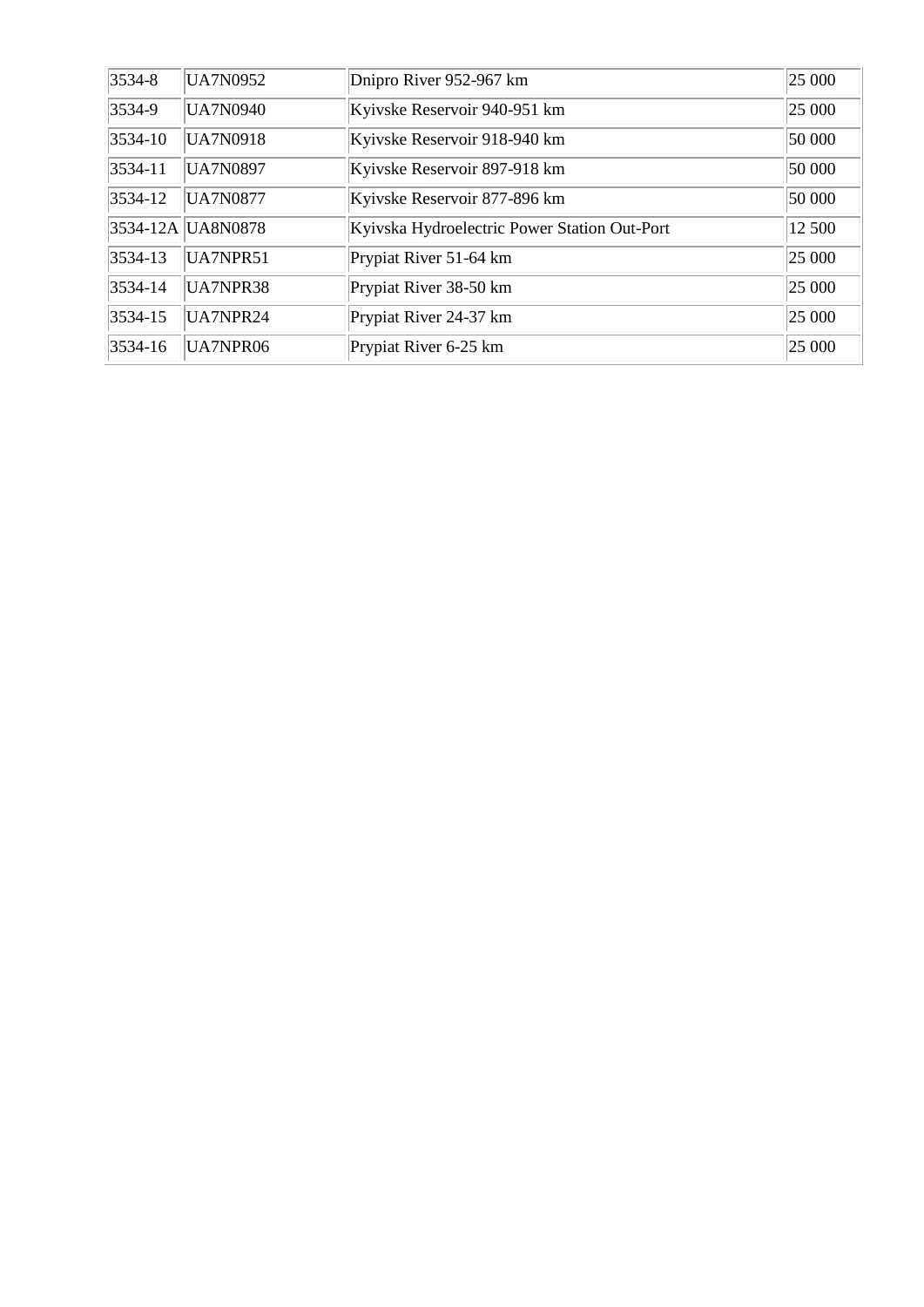### **No. 3504 Navigational River Chart of the Danube River from Reni Port to the Mouth**

| <b>Sheet</b> | <b>ENC</b>      | <b>Title</b>                                                                                                    | <b>Scale</b> |
|--------------|-----------------|-----------------------------------------------------------------------------------------------------------------|--------------|
| $3504 - 1$   |                 | UA7D0161 Danube River 72-67 Miles                                                                               | 25 000       |
| $3504 - 1A$  |                 | UA8D0161 Reni Port Basin                                                                                        | 7 500        |
| $3504 - 2$   |                 | UA7D0153 Danube River 66-63 Miles                                                                               | 25 000       |
| $3504 - 3$   |                 | UA7D0144 Danube River 62-58 Miles                                                                               | 25 000       |
| 3504-4       |                 | UA7D0135 Danube River 58-53 Miles                                                                               | 25 000       |
| $3504 - 5$   |                 | UA7D0126 Danube River 53-49 Miles                                                                               | 25 000       |
| 3504-6       |                 | UA7D0117 Danube River 48-44 Miles                                                                               | 25 000       |
| $3504 - 7$   |                 | UA7D0107 Danube River. Kiliyskoye Mouth 116-107 km                                                              | 25 000       |
| $3504 - 8$   |                 | UA7D0091 Danube River. Kiliyskoye Mouth 106-91 km                                                               | 25 000       |
| 3504-8A      |                 | UA8D0091 Izmailskiy Dockyard Basin. 95 km Backwater                                                             | 7 500        |
| 3504-9       |                 | UA7D0076 Danube River. Kiliyskoye Mouth 90-76 km                                                                | 25 000       |
| 3504-9A      |                 | UA8D0090 Izmailskiy Sea Commercial Port. 90 km Backwater                                                        | 7 500        |
| 3504-9Б      |                 | UA8D0076 Izmailskiy Sea Commercial Port. 85 km Backwater                                                        | 5 000        |
| 3504-10      |                 | UA7D0067 Danube River. Kiliyskoye Mouth 77-67 km, Ivanesht Arm 13-6 km                                          | 25 000       |
| 3504-11      |                 | UA7D0058 Danube River. Kiliyskoye Mouth 67-58 km, Ivanesht Arm 6-0 km                                           | 25 000       |
| 3504-12      |                 | UA7D0046 Danube River. Kiliyskoye Mouth 57-46 km                                                                | 25 000       |
|              |                 | 3504-12A UA8D0047 Kiliyskiy Dockyard                                                                            | 10 000       |
| 3504-13      |                 | UA7D0036 Danube River. Kiliyskoye Mouth 46-36 km                                                                | 25 000       |
| $ 3504-14 $  |                 | UA7D0026 Danube River. Kiliyskoye Mouth 35-26 km, Solomonov Arm 12-7 km                                         | 25 000       |
| 3504-15      |                 | UA7D0019 Danube River. Kiliyskoye Mouth 26-19 km, Solomonov Arm 6-0 km                                          | 25 000       |
|              |                 | 3504-15A UA8D0019 Bazarchukskiy Backwater                                                                       | 7500         |
| $ 3504-16$   | <b>UA7D0009</b> | Danube River. Kiliyskoye Mouth, Starostambulskoye Mouth, Bystroye<br>Mouth 19-9 km; Ochakovskoye Mouth 18-16 km | 25 000       |
| 3504-17      |                 | UA5D0001 Danube River. Bystroye Mouth 10-1 km                                                                   | 25 000       |
| $ 3504-18$   | <b>UA5D0000</b> | Danube River. Bystroye Mouth 4-1 km. Approach Channel of Bystroye<br>Mouth                                      | 25 000       |
| 3504-19      |                 | UA5D0002 Danube River. Prorva Mouth, Ochakovskoye Mouth 16-3 km                                                 | 40 000       |
| 3504-20      |                 | UA5D0010 Danube River. Starostambulskoye Mouth                                                                  | 25 000       |
| 3504-21      |                 | UA5D0011 Danube River. Starostambulskoye Mouth, Limba (Musuna) Mouth                                            | 40 000       |